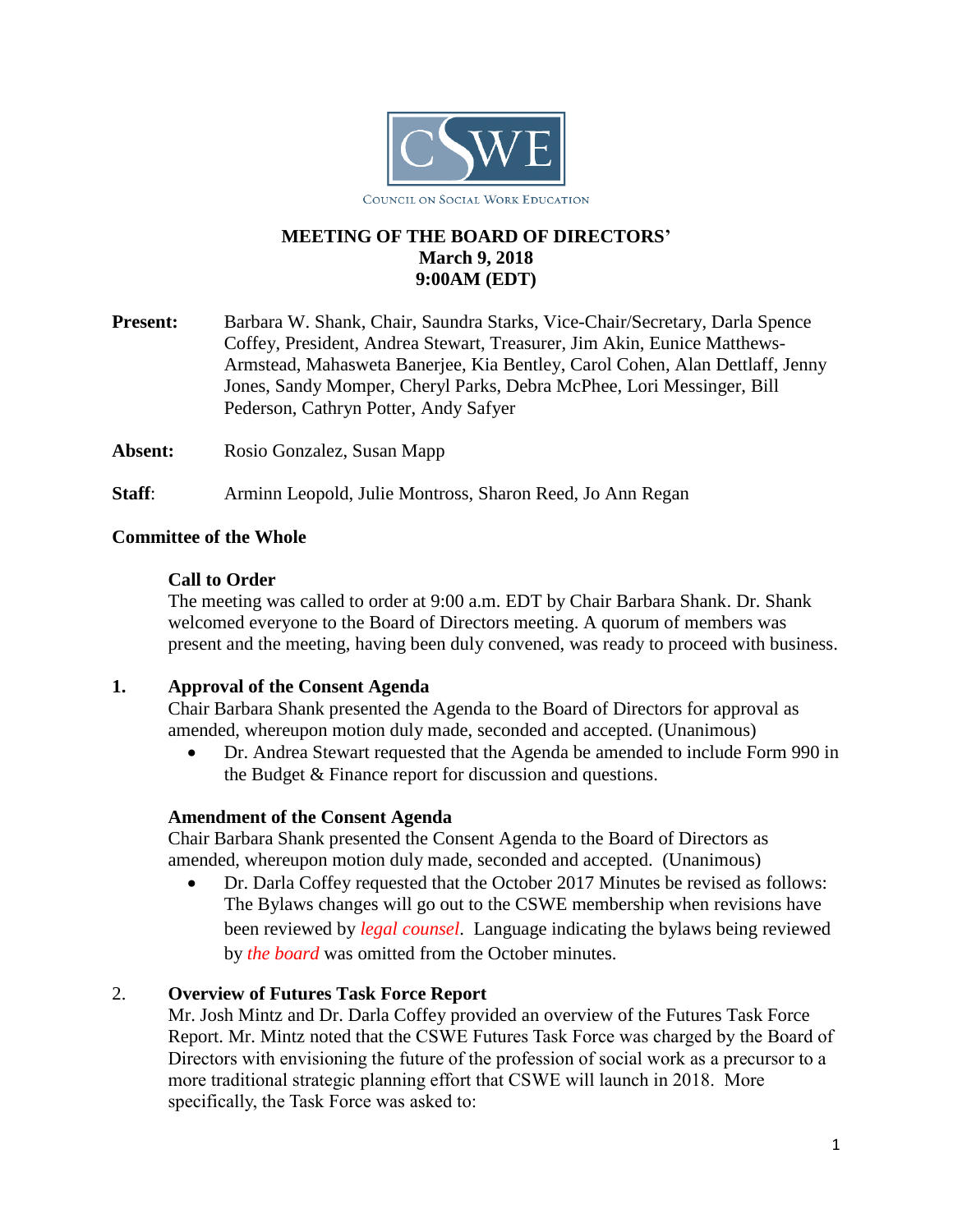- Think deeply about what is happening in the profession now
- Explore what the future of social work may hold and the trends that may impact that future
- Envision alternative futures (scenarios) for the social work profession
- Outline the potential implications for social work education

Dr. Darla Coffey presented a motion to the Board of Directors for an endorsement of the Futures Task Force report and direct the Strategic Planning Committee to use the report as a foundation document to move forward with the strategic planning process, whereupon motion duly made, seconded and accepted. (Unanimous) Upon final editing, the report will be disseminated to CSWE members.

# 2. **President's Report**

Dr. Darla Spence Coffey provided an overview of the President's report. The report was accepted as presented, Dr. Coffey concluded her report, whereupon motion duly made, seconded and accepted. (Unanimous)

As part of her report, Dr. Coffey noted that the Social Work Workforce Study completed phase I in 2017. Supporting a second phase of the work was discussed at the Social Work Leadership meeting in December 2017. Members of the Roundtable were supportive of this plan and CSWE, ASWB and NASW provided bridge funding to enable the consultant's team to proceed into the next stage without a break. Current fundraising is underway, with a commitment by organizations that make up the Leadership Roundtable. Dr. Coffey presented a motion to the Board of Directors requesting that CSWE commit up to \$150,000 to support this second phase of the Workforce Study. The motion was seconded and accepted. (Unanimous)

# **3. Budget & Finance**

Dr. Andrea Stewart and Mr. Arminn Leopold provided an overview of the Statement of Financial Position FY2018, Statement of Activity FY2018, and 990 Form to the Board of Directors for approval as presented. Dr. Stewart noted that the change in membership dues is highlighted in the 990 and CSWE is on track to start the new membership cycle in April 2018. Dr. Stewart and Mr. Leopold concluded their report, whereupon motion duly made, seconded and accepted as amended. (Unanimous)

### 4. **Investment Report**

Dr. Alan Dettlaff provided an overview of the Investment Report and revised Investment Policy to the Board of Directors for Approval as presented. Dr. Dettlaff concluded his report, whereupon motion duly made, seconded and accepted. (Unanimous)

Dr. Detlaff also made a motion to amend the CSWE investment policy as follows (changes are indicated in red):

• The purpose of the CSWE Long-Term Reserve is to provide financial stability; to ensure the real growth of capital to meet the future needs of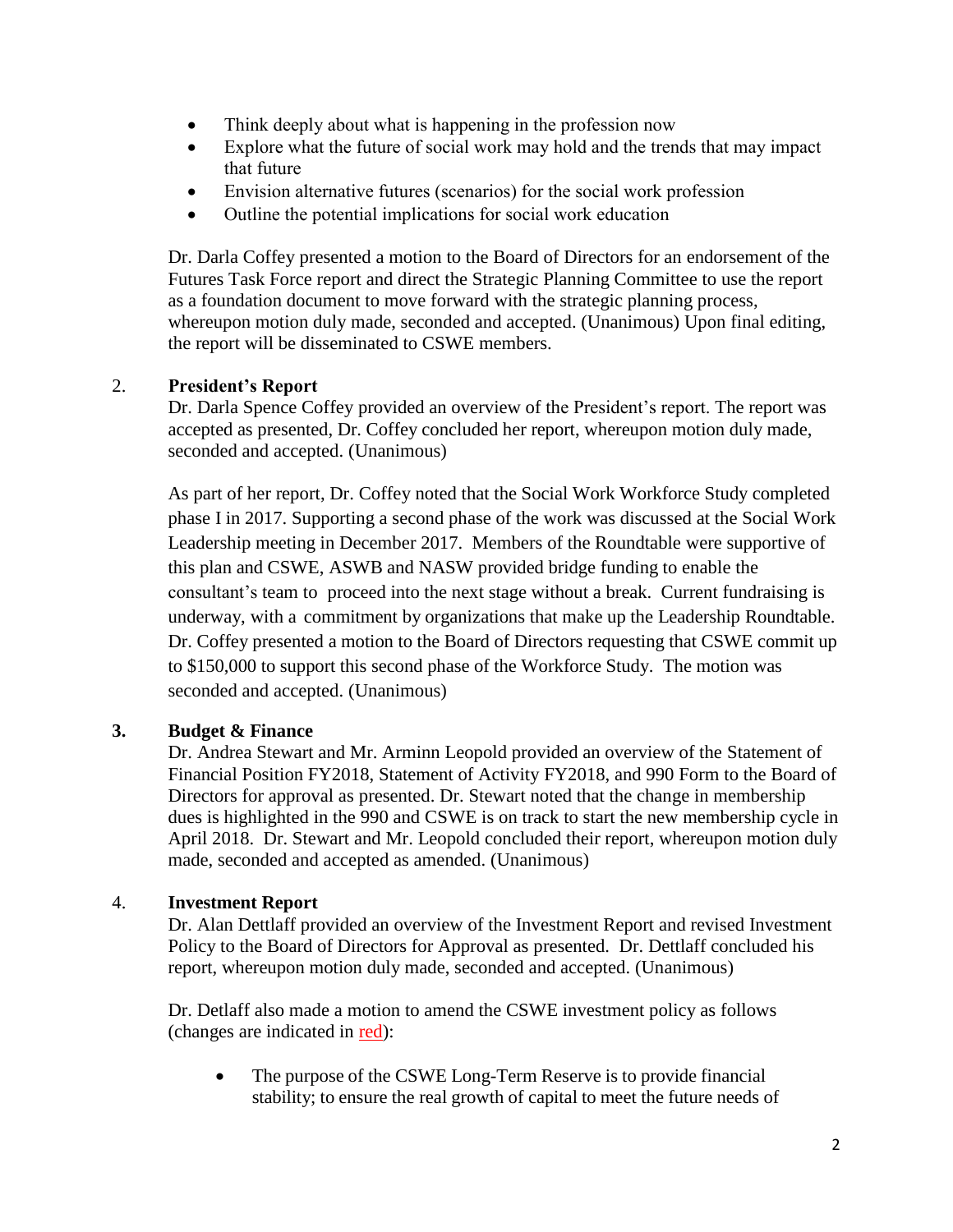CSWE and to provide a source of revenue to bridge a possible budget shortfall in a given year. The funds in the long-term investments are allocated as reserve funds to cover major unexpected loss in revenues (specifically dues, APM, and accreditation revenues) during a specific fiscal year. At a minimum the balance in the long-term reserves should provide six months of expense coverage.

## **Restricted Reserve Calculation**

• The target restricted reserves balance is determined by calculating the total annual revenue less the projected unexpected loss in revenues, and netting the net annual expense. That deficit is then averaged over the past three fiscal years, and the three-year average is then divided in half, so that it reflects six months of expense coverage. See exhibit A.

### **Fund Withdrawal**

• Withdrawal of funds from the Long-Term Reserve will require Board of Director approval.

The motion was seconded and accepted as amended (Unanimous)

5. **Reauthorization of the Higher Education Act and Implications for CSWE**

Mr. Otto Katt, member of the CSWE Lewis-Burke team, presented an overview of the *Promoting Real Opportunity, Success, and Prosperity through Education Reform* (PROSPER) *Act*, areas of concern for social work education, as it relates to reauthorization of the *Higher Education Act* (HEA), and the actions to date taken by CSWE.

CSWE Actions have included:

- Initiated meetings with policymakers beginning in the Fall anticipating a bill
- Targeted communications with policymakers on the House Committee on Education and the Workforce expressing concerns about the bill
- Action Alert sent to CSWE members highlighting threats to Public Service Loan Forgiveness (PSLF) and graduate education; encouraged action on local level.
- Use of CSWE *HEA Principles* document
- Timely response to feedback requests [Senate Health, Education, Labor and Pensions (HELP) Committee]
- PSLF advocacy with other associations to build on strength of coalitions.

### 6. **NNC/Bylaws Update**

Dr. Barbara Shank provided an update on the bylaws revisions related to the proposed changes to the composition of the National Nominating Committee (NNC). On January 16, 2018, the Executive Committee had approved a model whereby 7 NNC members would be elected directly by the membership, 6 members would be appointed by the Board Chair from currently serving board members, and include the immediate past chair.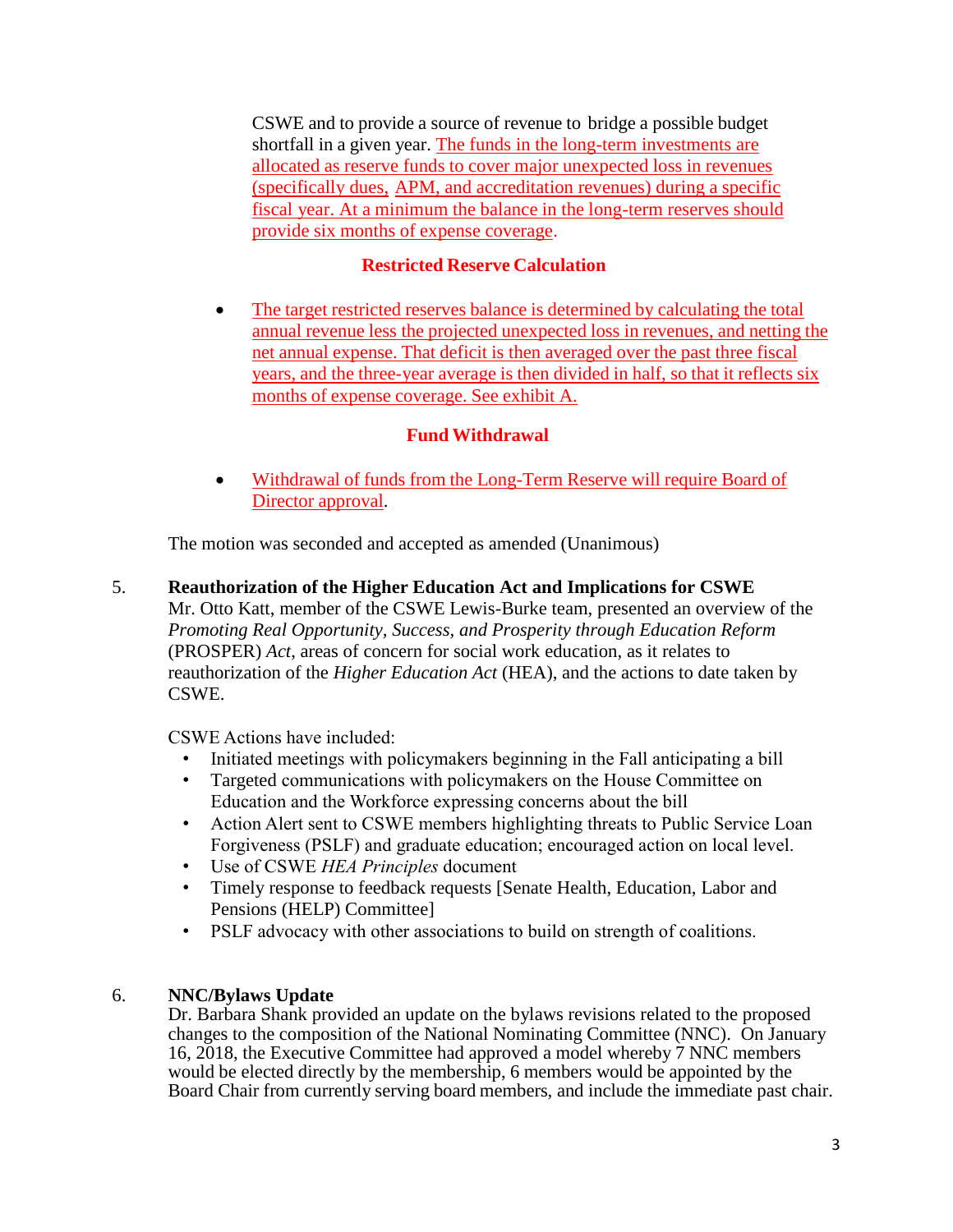This change was then subsequently discussed with the NNC Chair, who then brought it to the NNC. The NNC forwarded a recommendation about this change. Dr. Shank expressed appreciation for their consideration and commitment to the work of the NNC and CSWE. As the NNC recommendation differs from the decision by the Executive Committee, Dr. Shank felt it was important to bring back to the Board of Directors as a whole for discussion.

Following discussion, a motion was made to amend this section to read, "*A Nominating Committee consisting of eleven members shall be elected for 3-year terms with four members elected each year except in one year when three members will be elected. Two additional members from the Board of Directors will be appointed by the Board Chair to serve on the nominating committee for terms no less than one year and no more than three years,"* whereupon motion duly made, seconded and accepted as presented. (Unanimous)

- Dr. Barbara Shank and Dr. Darla Coffey will communicate the Board's decision to the NNC
- The proposed changes to the bylaw will be shared with the CSWE membership in the first week of April so that a vote can take place in mid-May. After a full tally of the votes, the results will be announced to the membership; any changes will go into effect on July 1, 2018.

#### 7. **Recognition and Awards Committee**

The Recognition and Awards Committee made recommendations to the Board of Directors for the 2018 Professional Awards winners. The following nominees were presented to the Board for approval; Mimi Abramovitz, Significant Lifetime Achievement in Social Work Education Award; Lisa Zerden, Distinguished Recent Contribution to Social Work Education Award; and Tracy Soska, Service and Leadership in Social Work Award. The Board accepted the committee's recommendations as presented, whereupon motion duly made, seconded and accepted. (Unanimous)

### 8. **Possible Implications of DSWs on Terminal Degree**

Dr. Darla Coffey shared that some members have raised concern that the emergence of practice doctorates (and perhaps the accreditation of these programs) will affect the ability to hire individuals with the MSW to teach in their programs. This is a particular concern for those programs in institutions accredited by either the Southern Association of Colleges and Schools or the Higher Learning Commission regional bodies. She shared that CSWE staff have had conversations with representatives from each of these entities and are discussing the development of FAQs and/or a webinar to disseminate what has been learned about how programs can navigate this landscape. She will also participate in a panel discussion about this topic at the upcoming NADD meeting (along with the leadership of NASW and ASWB, as there are implications for practice and licensure, as well).

#### 9. **Environment Justice Committee**

Dr. Carol Cohen and Dr. Jenny Jones presented an overview of a report developed by the Environmental Justice Committee (a joint committee of the Commissions on Global Social Work Education and Diversity and Social & Economic Justice, respectively). A motion was presented